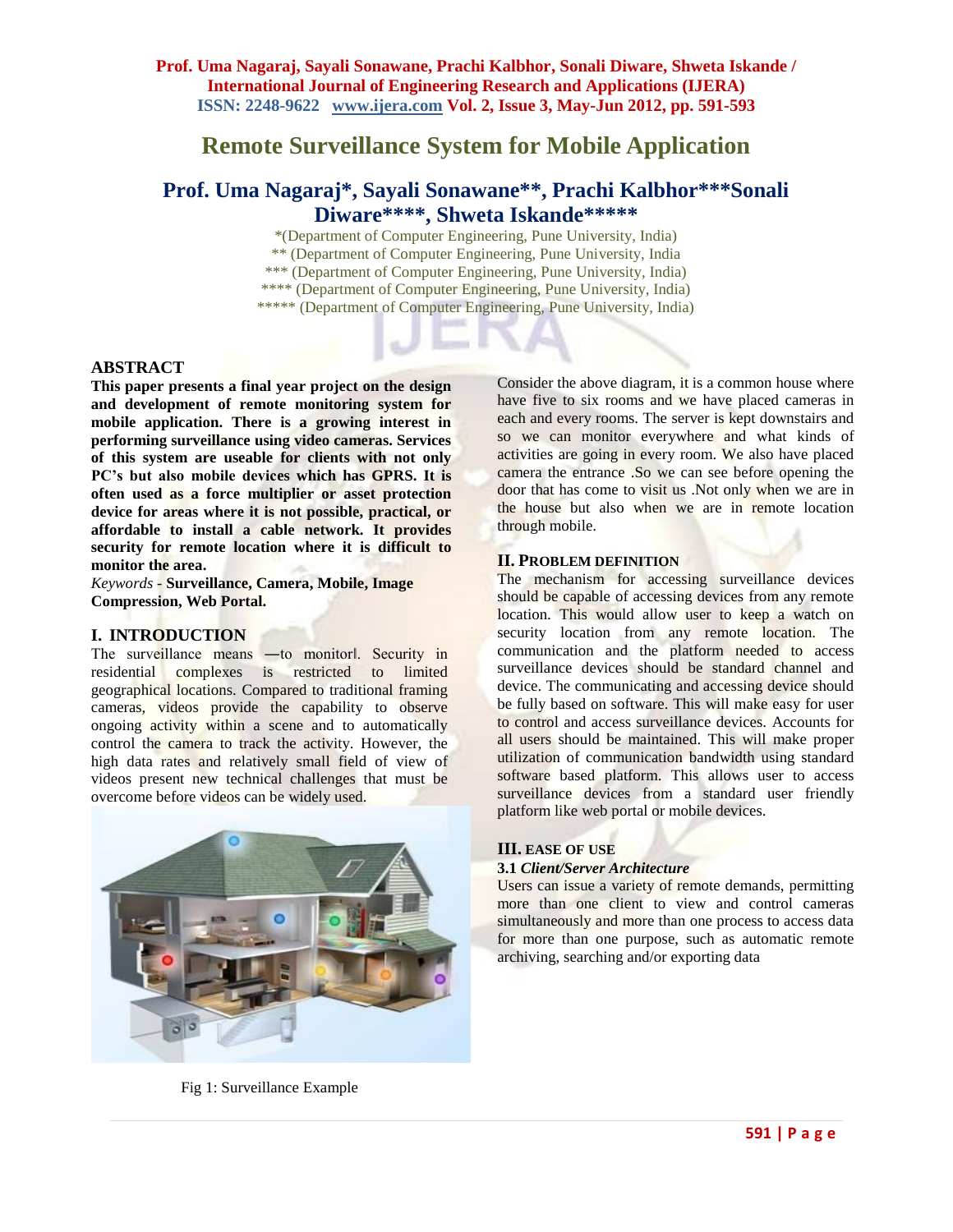## **Prof. Uma Nagaraj, Sayali Sonawane, Prachi Kalbhor, Sonali Diware, Shweta Iskande / International Journal of Engineering Research and Applications (IJERA) ISSN: 2248-9622 www.ijera.com Vol. 2, Issue 3, May-Jun 2012, pp. 591-593**



Fig.2: Client/Server Architecture

#### **3.2** *Data Storage*

.

 As today's security issues grow more complex, surveillance concerns often extend beyond closed doors and well into public spaces. To combat such evolving threats, outdoor and, mobile surveillance has become a key element of comprehensive security solutions. While mobile surveillance is rapidly gaining prominence as an effective surveillance tool among specialist industries, such as law enforcement and the military, outdoor surveillance has become increasingly important in safeguarding public and organizational interests. These diverse video surveillance environments highlight the growing importance of HDDs, which enable vast quantities of critical video data to be stored efficiently, reliably and securely.

#### **3.3** *Easy Integration*

 Quality digital video images streamed from highdefinition cameras are easy to integrate with postprocessing applications, such as facial recognition and object tracking.

#### **3.4** *Remote Accessibility*

 Network cameras and video encoders can be configured and accessed remotely, enabling multiple, authorized users to view live and recorded video at any time and from virtually any networked location in the world.

#### **3.5** *High Image Quality*

 In a video surveillance application, high image quality is essential to be able to clearly capture an incident in progress and identify persons or objects involved.

#### **IV. DESCRIPTION OF PROJECT**

The architecture being used for this software is the Two Tier Architecture. In Two Tier Architecture, the client machine acts as a front end communicates with an

application server. The application server in turn manipulates data with help of admin to access data. Two tier applications are appropriate for large as well as small application, and for application that run on the World Wide Web. The two clients in the architecture are mobile and web portal.



Fig 3: System Architecture

First the surveillance device i.e. camera will capture the images and send it to server, server will compress those images and store it in database .when mobile will send request to server through GPRS the server will send those compress images to mobile through internet. A web portal or links page is a web site that functions as a point of access to information in the WWW. A portal presents information from diverse sources in a unified way. Apart from the standard search engine feature, web portals offer other services such as e-mail, news, stock prices, information, databases and entertainment

## **V. MAJOR OBJECTIVES 5.1 Operating System Support**

As we have chosen the java language for implementing this project, java is a platform independent language. So this project can be implemented in various operating systems.

#### **5.2** *Sensors*

A sensor (also called detector) is a device that measures a physical quantity and converts it into a signal which can be read by an observer or by an instrument. A sensor is a device which receives and responds to a signal. A sensor's sensitivity indicates how much the sensor's output changes when the measured quantity changes.

#### **5.3** *Multitasking*

It means at a time performing more than one task simultaneously. In this project monitoring, recording, playback, and remote monitoring are done simultaneously.